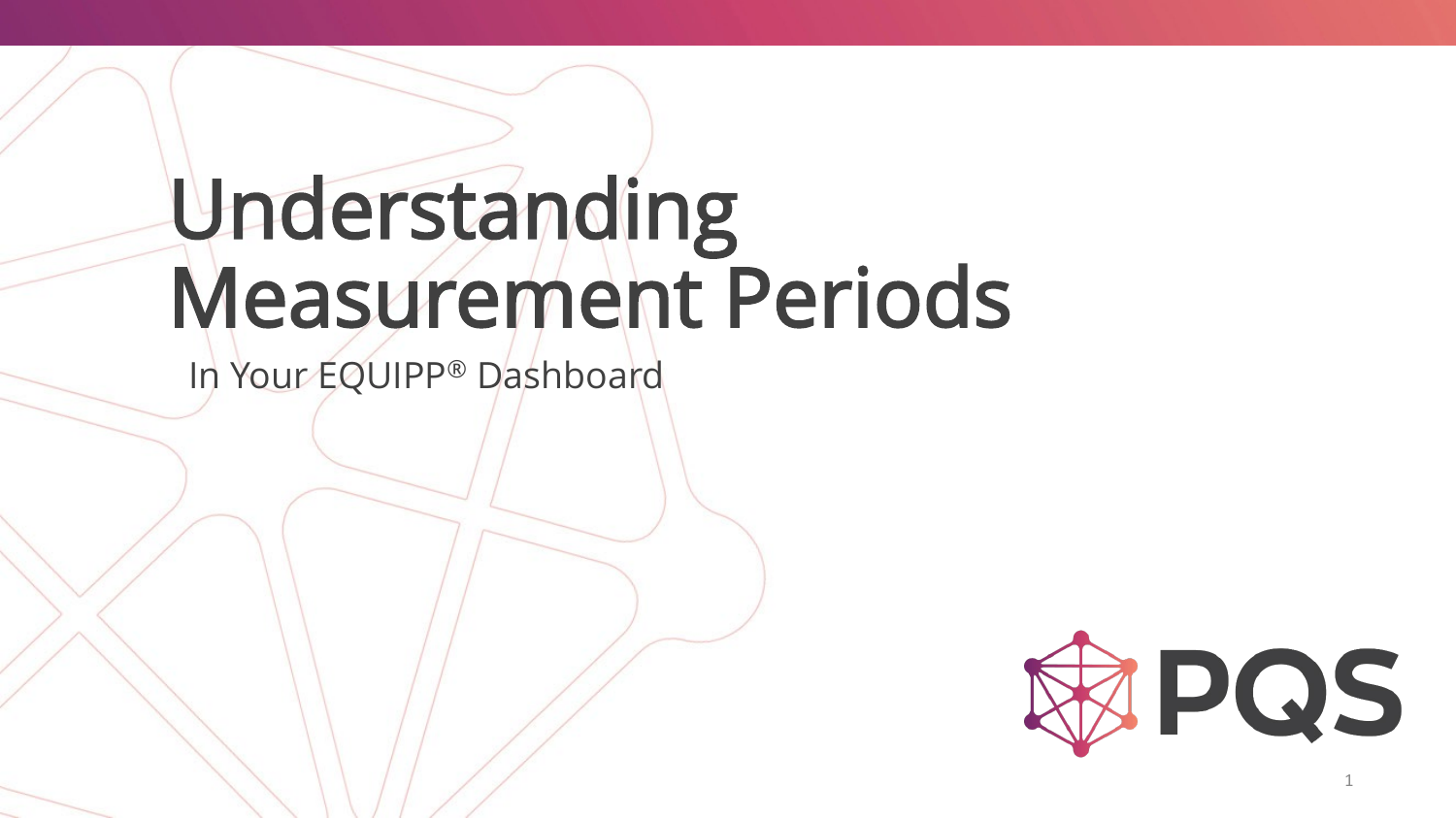# **Objectives**

- Review the two primary measurement periods hosted with your EQUIPP® dashboard
- Describe the differences between measurement periods as it relates to:
	- Interpreting performance scores
	- Identifying Patient Outliers
	- Reviewing the Quality Improvement Programs table

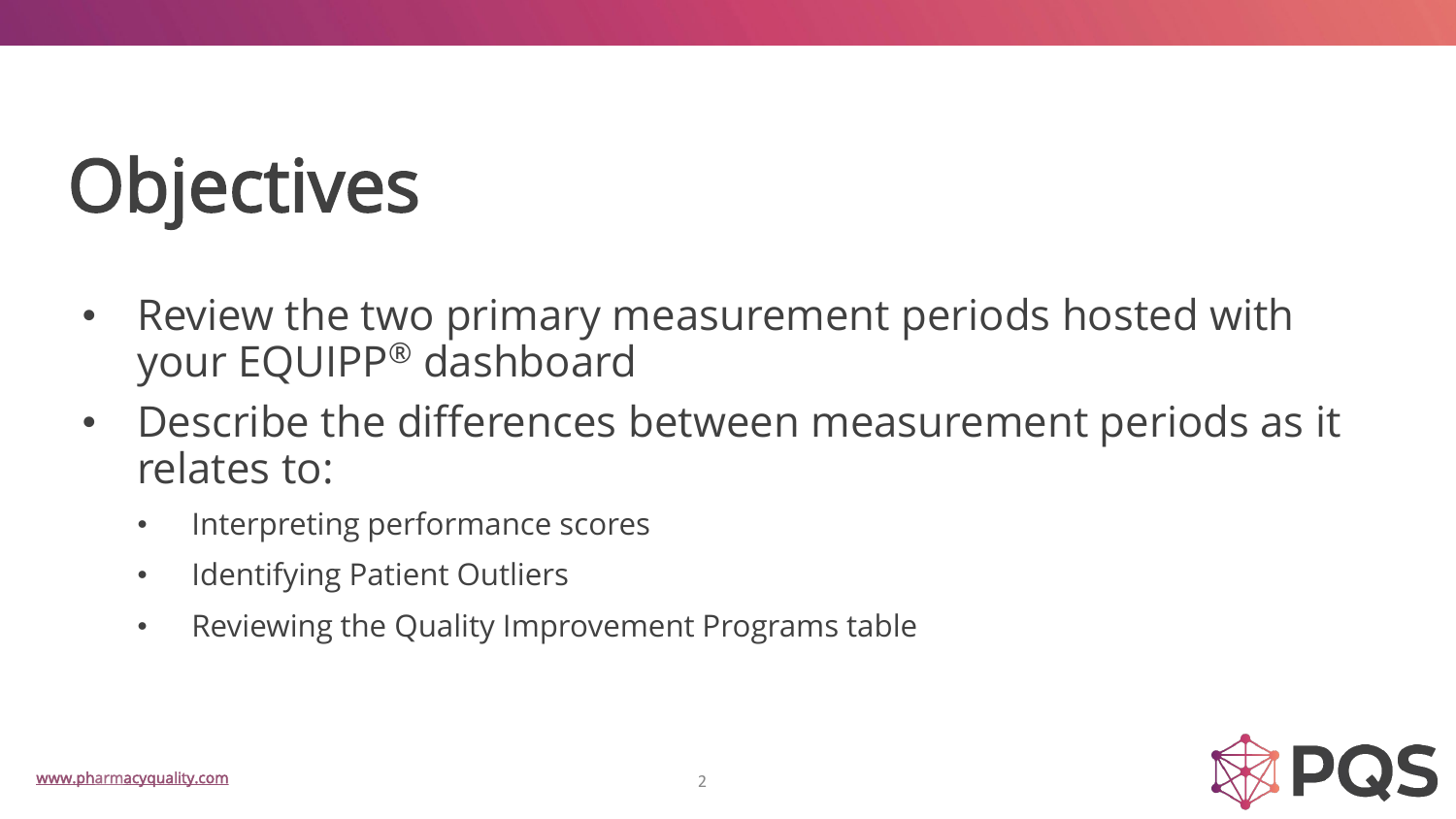### EQUIPP® Data Measurement Periods

- The performance scores in the dashboard are calculated using the measure specifications indicated for the measurement period as shown in the right-hand corner of the EQUIPP® dashboard (listed as "Performance Data Date Range").
- EQUIPP® will host several measurement periods:
- Rolling 6-month (the standard/default EQUIPP® reporting)
	- Example: The Diabetes PDC measure for the June 2021 November 2021 period consists of data from June 1, 2021 through November 30, 2021
	- As EQUIPP® presents new data each month, this will refresh with a new rolling 6-month measurement period
- Year–To–Date
	- Example: The Diabetes PDC measure for the Jan 2021 November 2021 consists of data from January 1, 2021 through November 30, 2021
	- With each EQUIPP® data refresh, an additional month of claims history will be included in this calculation
	- Once the measurement period extends to December 31st, it will cover the pharmacy's performance for the entire calendar or benefit year
- **Immunization** 
	- Annual Influenza Vaccination Rate is the only measure hosted in this period.
	- Data represents medical and pharmacy claims from June 1st to March 31st of following year.

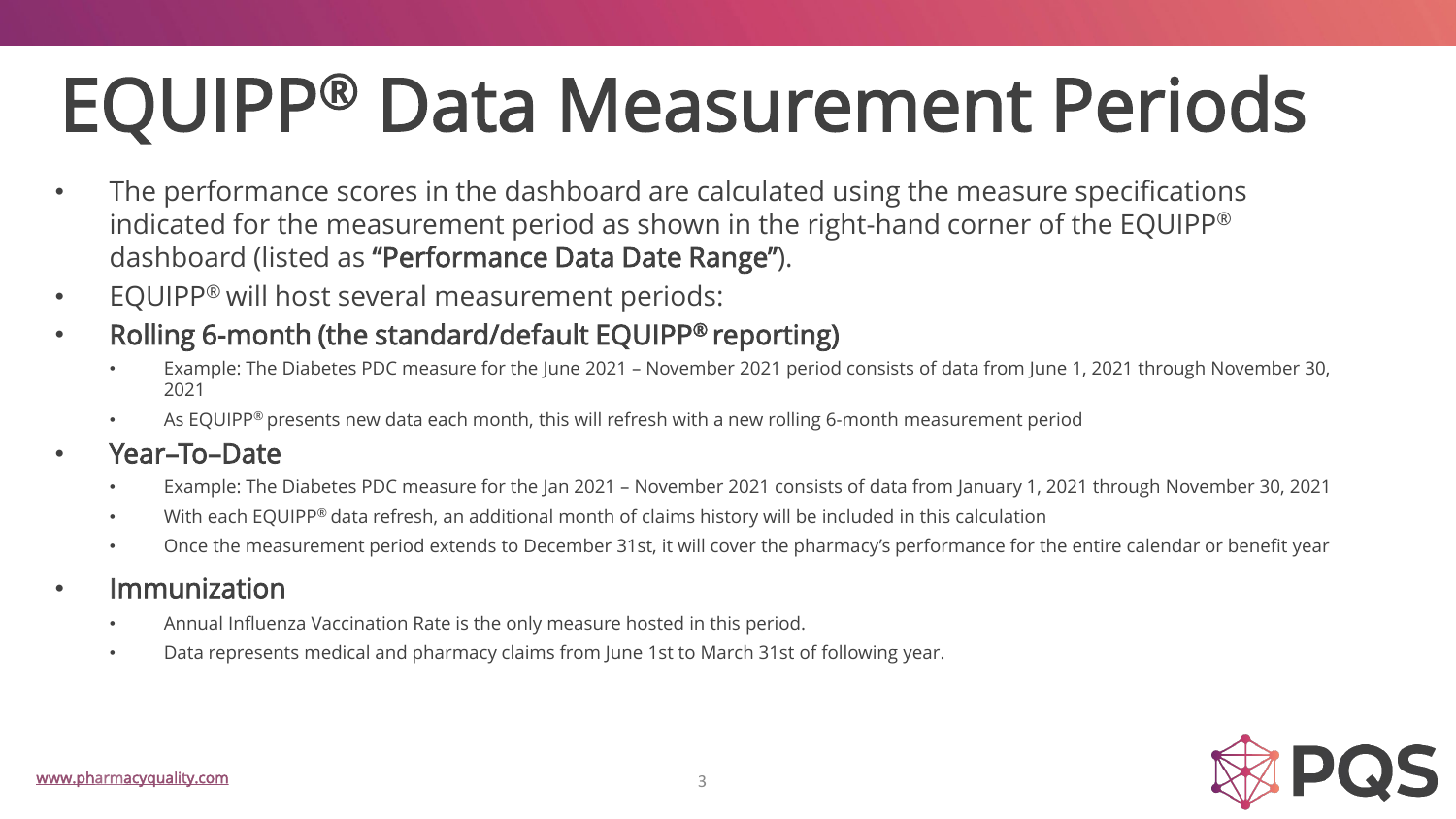#### Adherence example – Rolling 6-month period

- John Smith is a 70-year-old patient that fills his prescription for atorvastatin at your pharmacy. On January 19th he fills his first prescription of the year for the medication, a 30 – day fill. Over the next few months John has additional 30 – day fills on February 20th, April 1st and May 12th.
- Calculated adherence using the Proportion of Days Covered methodology for the January 2021 – June 2021 period:
	- Denominator =  $163$  Days (January 19th, 2021 through June 30th, 2021)
	- Numerator =  $120$  Days (30 days (January 19th fill) + 30 days (February 20th fill) + 30 days (April 1st fill) + 30 days (May 12th fill)
	- PDC Score  $= 73.6\%$

Numerator (120 Days) \* 100% = 73.6% Denominator (163 Days)

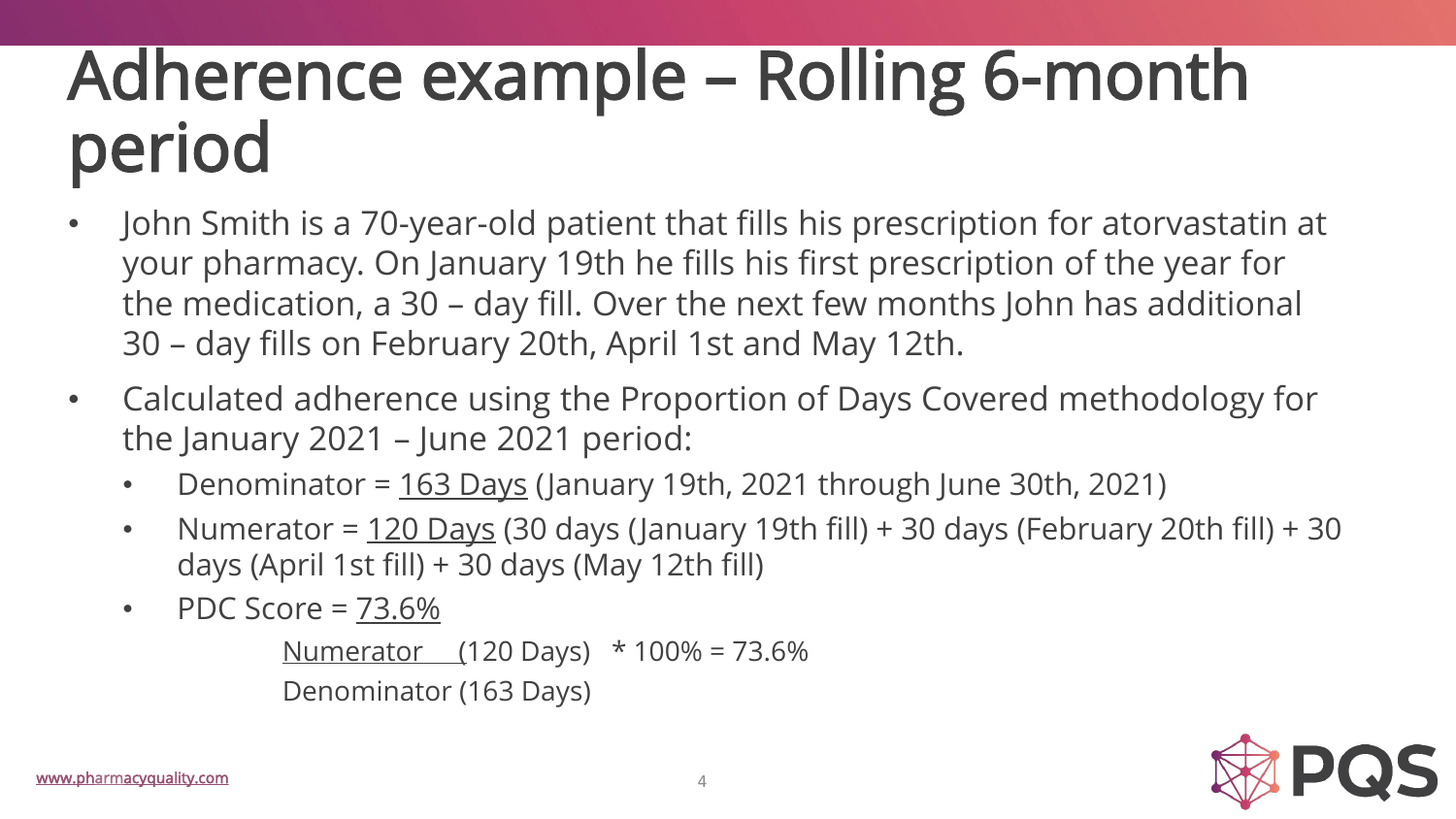### Adherence example – Rolling 6-month period

Review of the PDC score for John Smith on a six-month timeframe from January 1, 2021 – June 30, 2021:

- John has 120 days of coverage based upon the medication fills during this time frame (four fills of 30-day supply).
- While this is a six-month evaluation, the start of the evaluation period is based upon when John Smith has the first fill of the medication (in John's case January 19th). Adding up the total number of days from January 19th through June 30th gives us the total number of days for the evaluation of this period, which equals 163 days.
- Because John Smith has had two or more fills of the medication and his first fill on January 19th was more than 91 days prior to the end of the period, his adherence score will be calculated. Based on his days' supply and the given measurement period, his adherence is calculated as 120/163 = 73.6%. The threshold for the Cholesterol PDC measure is 80%. Therefore, John is a non-adherent patient.

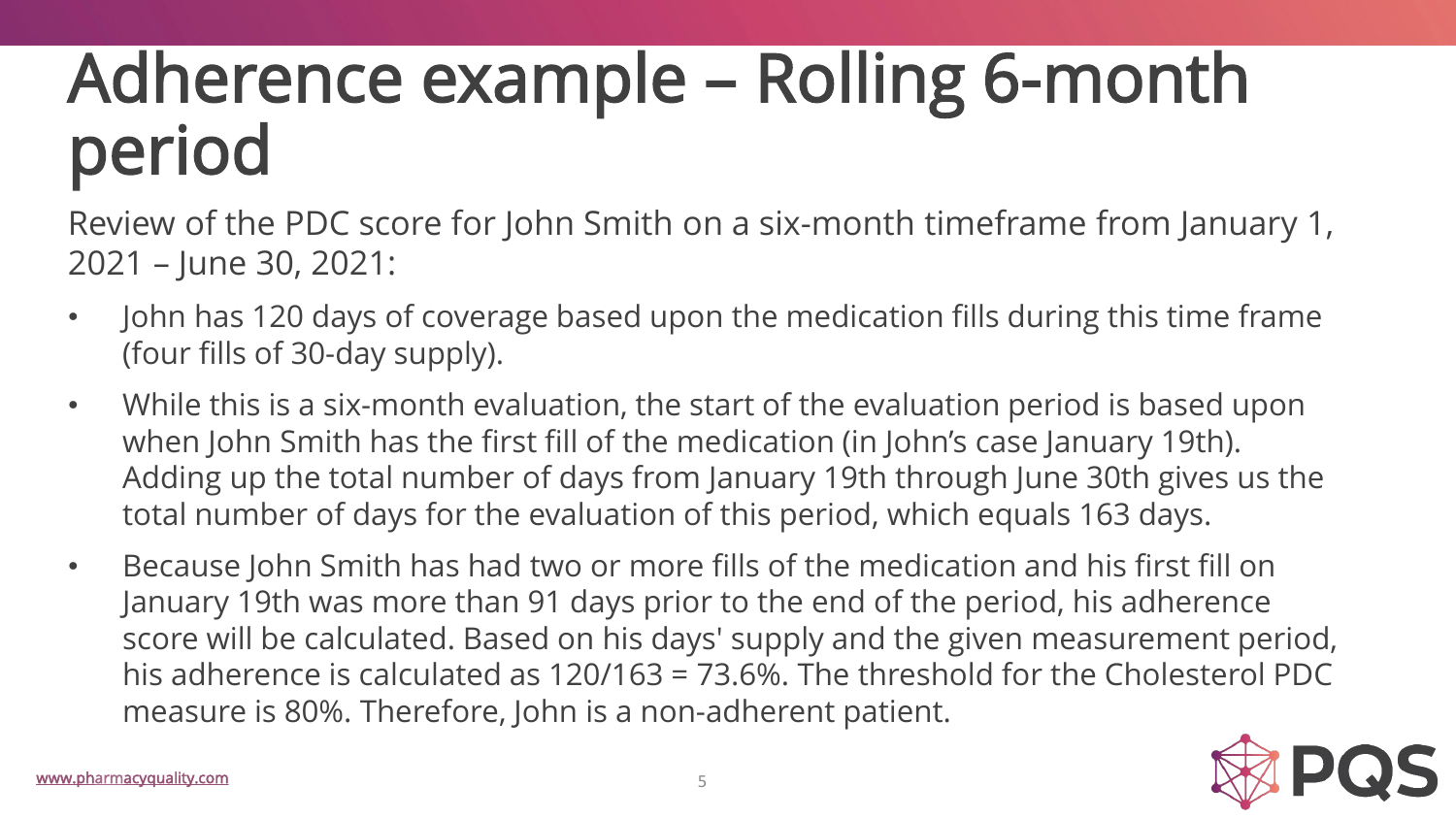### Adherence example – Year-to-Date

- John Smith is a 70-year-old patient that fills his prescription for atorvastatin at your pharmacy. On January 19th, he fills his first prescription of the year for the medication, a 30 – day fill. Over the next few months John has additional 30 – day fills on February 20th, April 1st and May 12th. Additional 30-day fills occurred on July 3, August 3, September 6, October 7, November 7 and December 10.
- Calculated adherence using the Proportion of Days Covered methodology for the January 2021 – December 2021 period:
	- Denominator = 347 Days (January 19th through December 31st)
	- Numerator =  $\frac{292}{15}$  Days (30 days (January 19th fill) + 30 days (February 20th fill) + 30 days (April 1st fill) + 30 days (May 12th fill) + 30 days (July 3rd fill) + 30 days (August 3rd fill) + 30 days (September 6th fill) + 30 days (October 7th fill) + 30 days (November 7th fill) + 22 days (December 10th fill – the days supply is capped at Dec 31st as that is the end of the measurement period)
	- PDC Score =  $84.1\%$

Numerator (292 Days) \* 100% = 84.1% Denominator (347 Days)

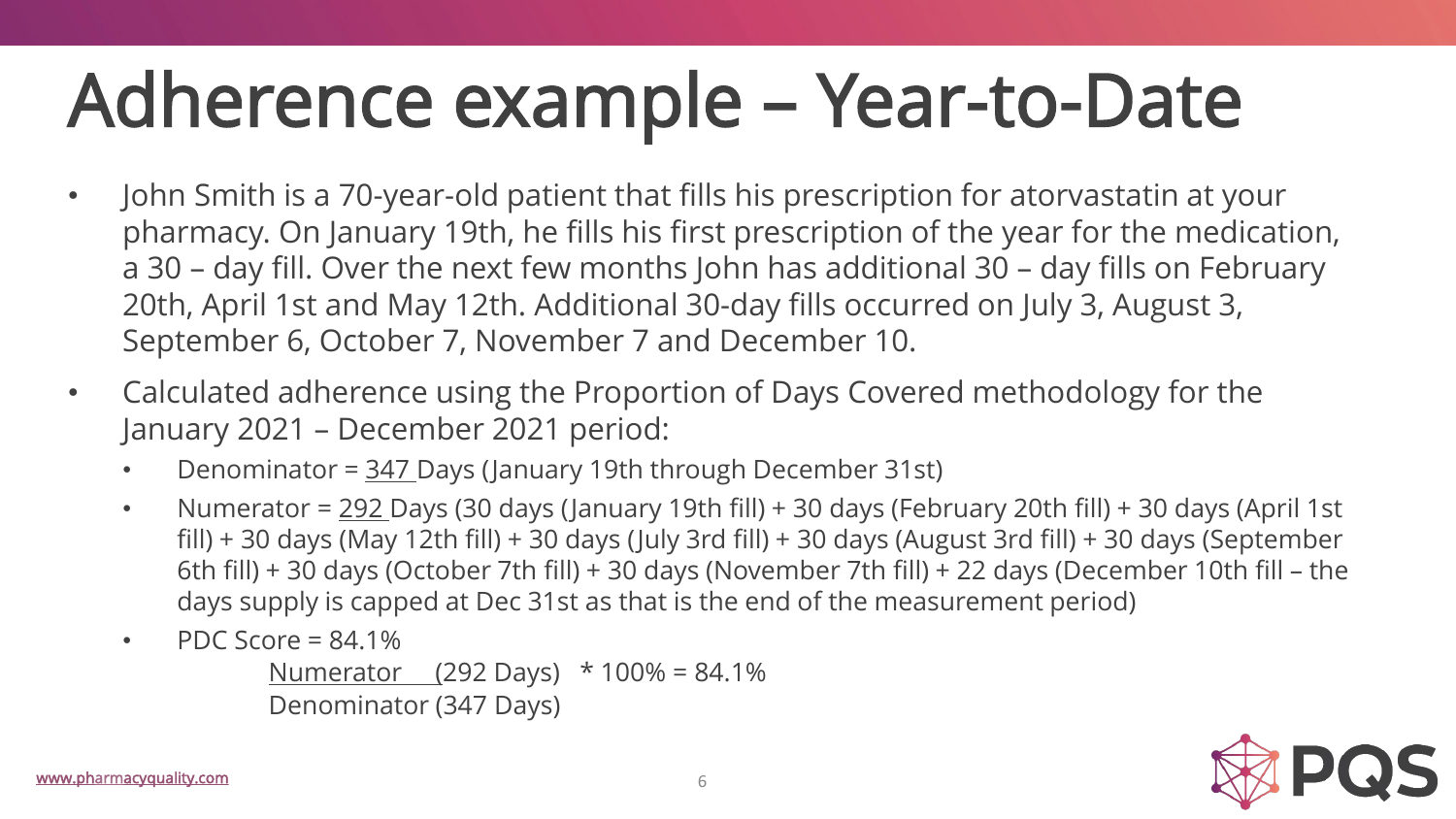## Adherence example – Year-to-Date

Review of the PDC score for John Smith on a calendar year timeframe from January 1, 2021 – December 31, 2021:

- John has 292 days of coverage based upon the medication fills during this time frame (nine fills of 30-day supply, plus 22 days of supply from the fill on December 10th).
- The start of the evaluation period is based upon when John Smith has the first fill of the medication (in John's case January 19th). Adding up the total number of days from January 19th through December 31st gives us the total number of days for the evaluation of this period, which equals 347 days.
- Because John Smith has had two or more fills of the medication and his first fill on January 19th was more than 91 days prior to the end of the period, his adherence score will be calculated. •
- Based on his days' supply and the given measurement period, his adherence is calculated as 292/347 = 84.1%. The threshold for the Cholesterol PDC measure is 80%. Therefore, John is considered adherent over the year-to-date measurement period.

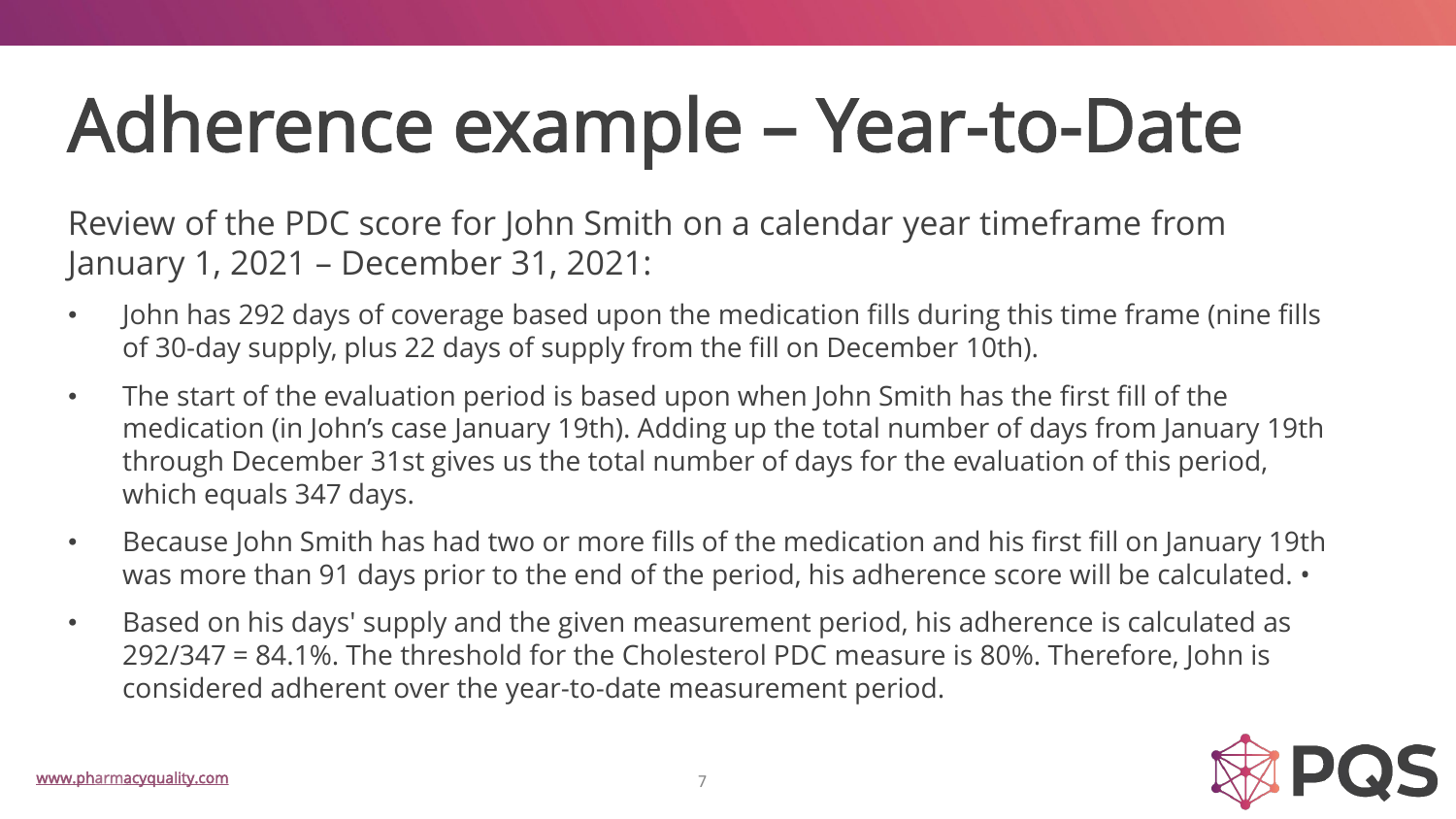### Adherence Examples Considerations

- The example shown here for John Smith goes to show an important consideration for pharmacies and health plans. In reviewing the first six months of this patient's history, John appears as non-adherent.
- Considering his adherence for the latter half of the year, John would appear adherent for the last few months of the calendar year but would also appear as adherent for a full measurement year evaluation.
- In reviewing the rolling 6-month adherence scores, the pharmacy would be able to see how John's scores are improving over time and that he fills the medication on a more regularly-anticipated basis leading to overall improvements.
- Utilizing the rolling 6-month adherence numbers helps to show improvement in a readily-available manner rather than waiting for a full calendar year to determine the performance scores.

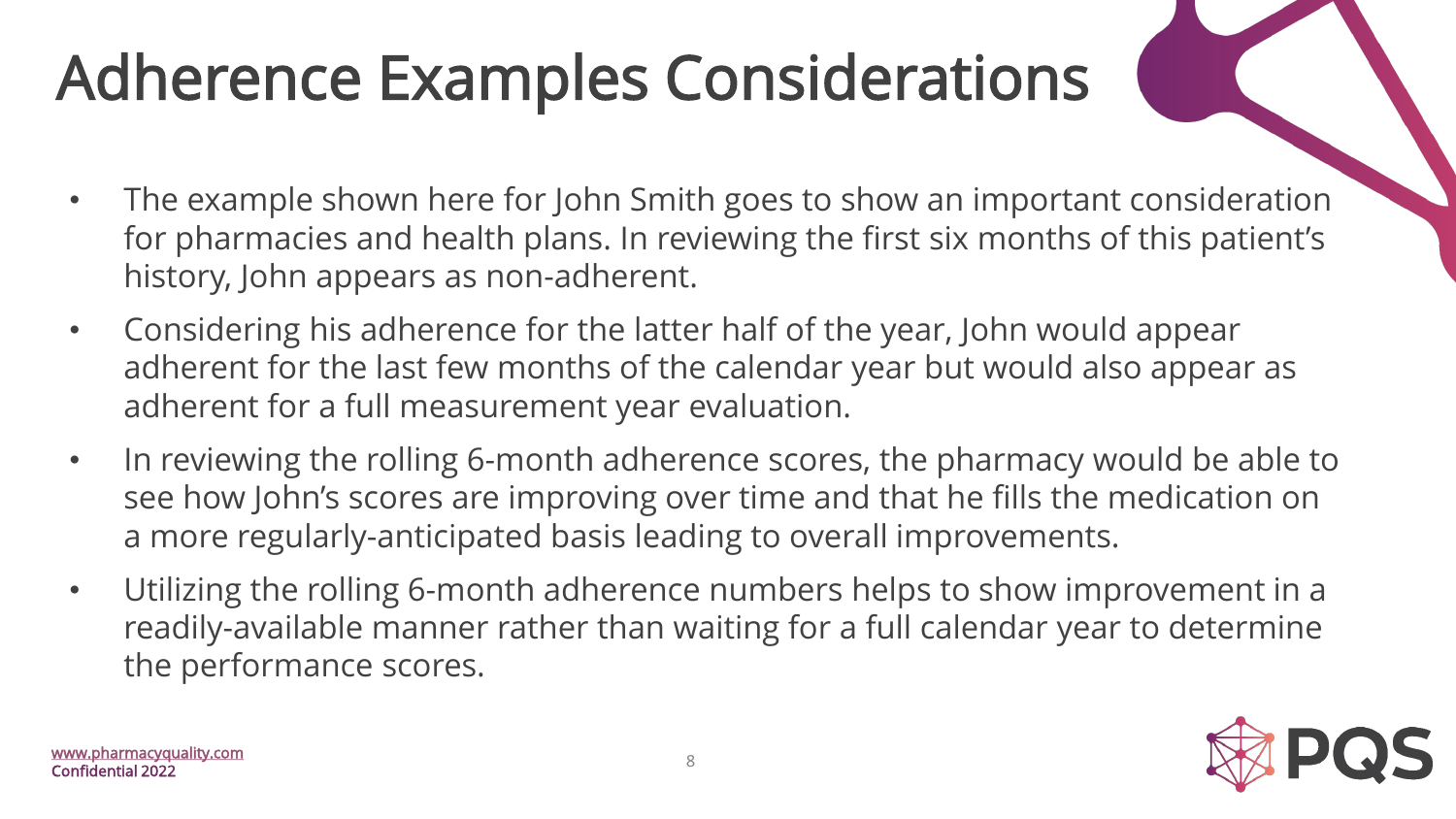#### Statin Use in Persons with Diabetes – Rolling 6 month period

Linda Jones is a 45-year-old patient with diabetes that fills metformin and glyburide at her local pharmacy. Ms. Jones begins to receive her diabetes medications on February 24th, 2021 but does not receive a statin therapy during this measurement period.

Review of the Statin Use in Diabetes score for Linda Jones on a six-month timeframe from January 1, 2021 – June 30, 2021:

- Because Linda has two or more fills of a diabetes medication and is between the age of 40 and 75, she is eligible for evaluation of this measure.
- Due to the nature of the Statin Use in Diabetes Measure, it is an evaluation of whether the patient received a statin during the measurement period (in this case, January 1, 2021 – June 30, 2021).
- Because Ms. Jones did not receive a statin, she does not meet the numerator criteria for the Statin Use in Diabetes measure.

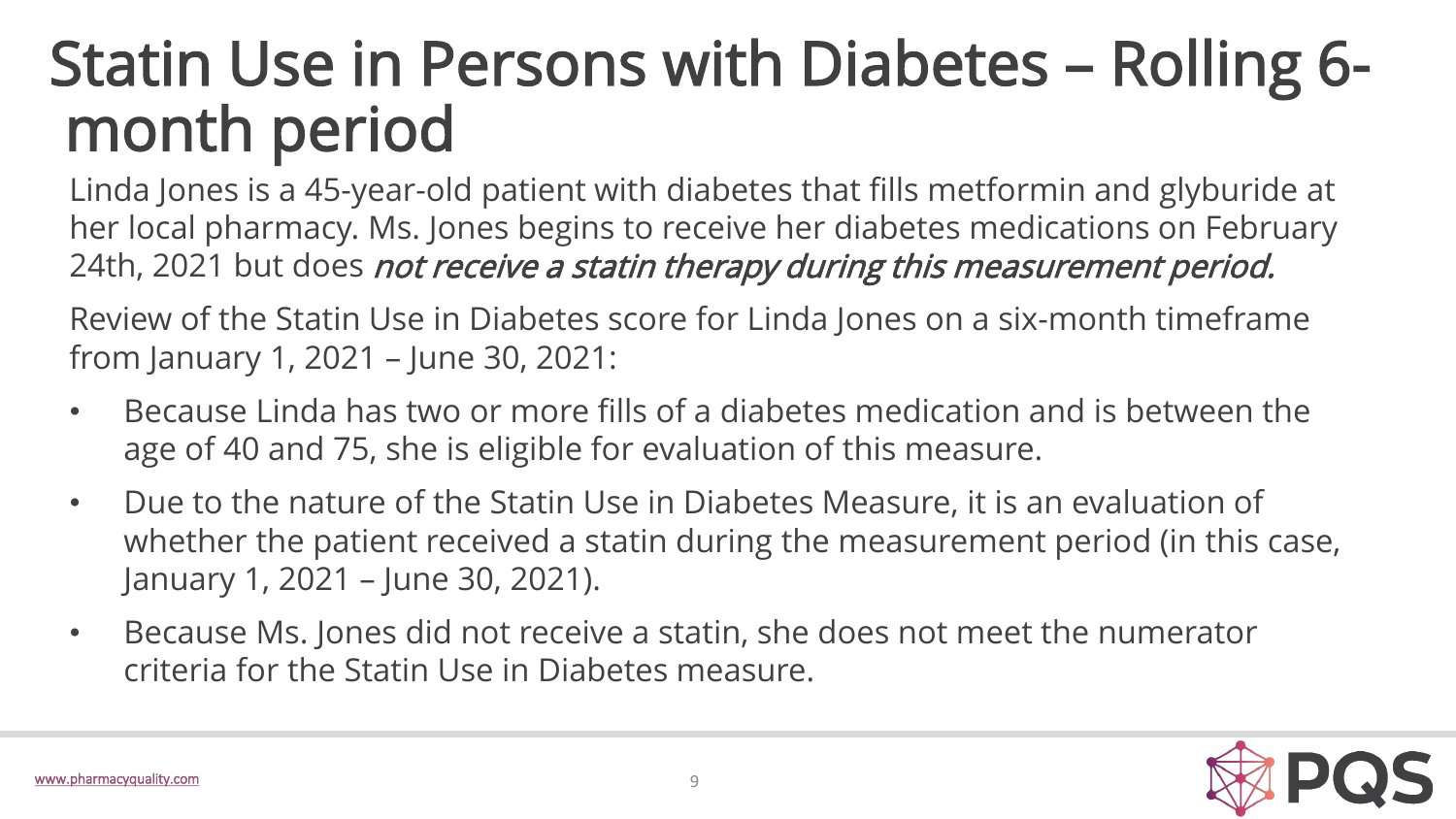#### Statin Use in Persons with Diabetes – Year-to-Date

Linda Jones is a 45-year-old patient with diabetes that fills metformin and glyburide at her local pharmacy. Ms. Jones begins to receive her diabetes medications on February 24th, 2021. On August 1st, Ms. Jones fills a prescription for lovastatin.

Review of the Stain Use in Diabetes score for Linda Jones on a Year-to-Date timeframe from January 1, 2021 – December 31, 2021:

- Because Linda has two or more fills of a diabetes medication and is between the age of 40 and 75, she is eligible for evaluation of this measure.
- Because Ms. Jones fills a prescription for a statin therapy during the measurement period, she meets the numerator criteria for the measure.
- Only a single fill is required for the patient to meet the numerator criteria.
- Although adherence is not required for the Statin Use in Persons with Diabetes measure, her adherence to the cholesterol medication will be paramount for the separate Cholesterol PDC measure.

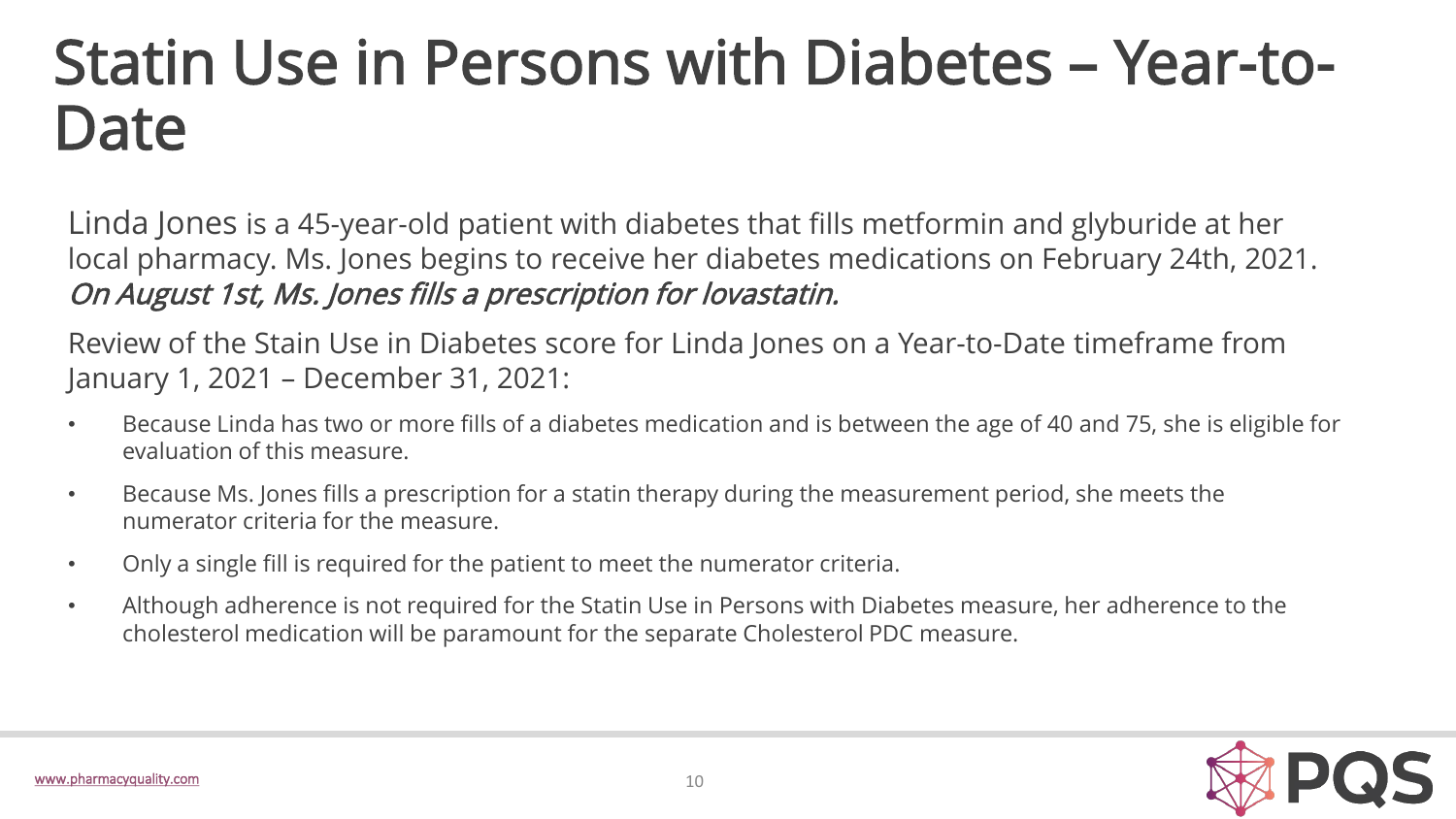#### EQUIPP® Patient Outliers



- Outliers are patients who are not meeting the intent of the measure (e.g., not adherent) and represent targets for improvement.
- Patient Outlier reports provide a list of patients who are adversely impacting or may adversely impact your quality measure performance now or in the future for measures hosted in the EQUIPP® dashboard.
- By addressing these patients, you are taking steps to improve patient care and affect your performance rates down the road. PQS calculates outliers in most cases on a monthly basis, however, in some instances the data provider shares the outlier information directly.
	- o In such cases, they may be using a more recent time frame to identify patient outliers, therefore, some patient outliers may not reflect the performance data date range being displayed and may be updated daily.
- Due to the measure specifications and minimum requirements for evaluation, patients may not appear in six-month performance data, but would be included in the year-to-date performance data.

Be sure to review the EQUIPP® FAQ tab for an up-to-date listing of EQUIPP® outlier types and providers.

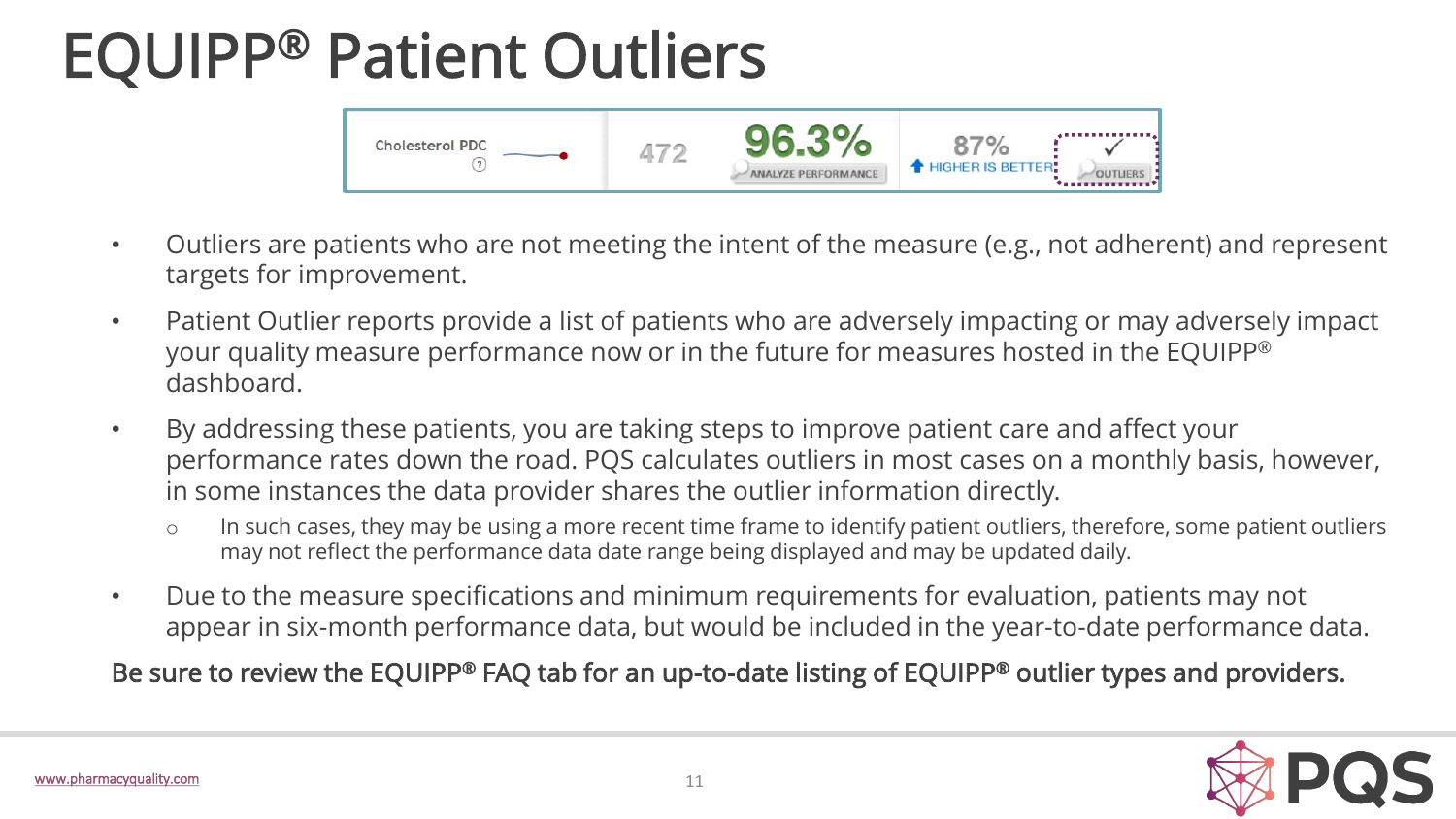#### Quality Improvement Programs

| Health Plan                                                                                                                          | <b>Patients</b> | Health Plan        | # of Patients                                                                                                                                                                                                              | Pharmacy             | Versus Goal    | Gap                | Versus Others             |
|--------------------------------------------------------------------------------------------------------------------------------------|-----------------|--------------------|----------------------------------------------------------------------------------------------------------------------------------------------------------------------------------------------------------------------------|----------------------|----------------|--------------------|---------------------------|
| <b>Health Plan A</b><br><b>Health Plan B</b><br><b>Health Plan C</b><br><b>Health Plan D</b><br><b>Health Plan E</b>                 | 94              |                    | Performance Score<br>Organization Average                                                                                                                                                                                  |                      |                |                    |                           |
|                                                                                                                                      | 69              | Medicare PDP       | 124                                                                                                                                                                                                                        | 90.3%                | 81%            | $\checkmark$       | 86.1%                     |
|                                                                                                                                      | 9               | Commercial         | 1<br>186                                                                                                                                                                                                                   | 100%<br>90.3%<br>80% | 81%<br>81%     | $\checkmark$<br>1% | 83.5%<br>85.8%<br>83.9%   |
|                                                                                                                                      | 8<br>8          | Medicare           |                                                                                                                                                                                                                            |                      |                |                    |                           |
|                                                                                                                                      |                 | Marketplace        | 5                                                                                                                                                                                                                          |                      | 81%            |                    |                           |
|                                                                                                                                      |                 |                    |                                                                                                                                                                                                                            |                      |                |                    |                           |
|                                                                                                                                      | View All        | Medicare Advantage | 62<br>QIP table tracks performance for specific health plans and improvement<br>programs. Displayed is a pharmacy's current performance for each health<br>plan that has elected to share their plan-specific performance. | 90.3%                | 81%            |                    | 84.8%                     |
|                                                                                                                                      |                 |                    | # of Patients =                                                                                                                                                                                                            | Pharmacy             |                |                    |                           |
|                                                                                                                                      |                 |                    |                                                                                                                                                                                                                            | Performance Score    | Program Goal + | $Gap^A$            |                           |
|                                                                                                                                      |                 |                    | 93                                                                                                                                                                                                                         | 90.3%                | 85%            |                    | Percentile Rank C<br>51st |
|                                                                                                                                      |                 |                    | 5                                                                                                                                                                                                                          | 80%                  | 81%            | 1%                 | N/A                       |
|                                                                                                                                      |                 |                    | 4                                                                                                                                                                                                                          | 75%                  | 81%            | 6%                 | N/A                       |
| Quality Improvement Programs $\odot$<br>Program Name<br><b>Program A</b><br><b>Program B</b><br><b>Program C</b><br><b>Program D</b> |                 |                    | $\overline{2}$                                                                                                                                                                                                             | 100%                 | 85%            | $\checkmark$       | N/A                       |

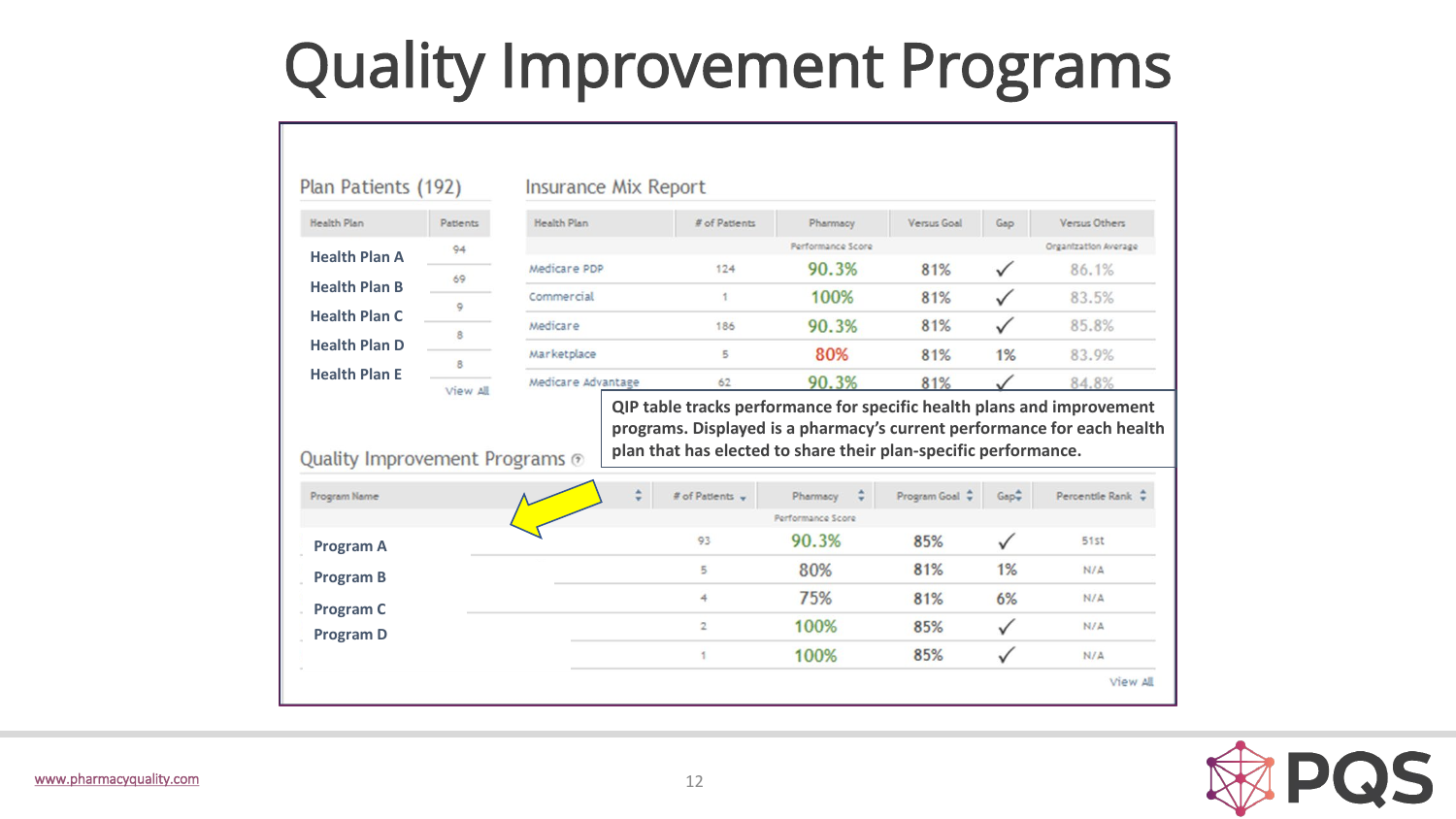### Quality Improvement Programs

| 1<br>Quality Improvement Programs ® | $\overline{\mathbf{3}}$ |                   | 5                   | 6          |                 |
|-------------------------------------|-------------------------|-------------------|---------------------|------------|-----------------|
| Program Name                        | # of Patients $\sqrt{}$ | Pharmacy          | Program Goal $\div$ | Gap $\div$ | Percentile Rank |
|                                     |                         | Performance Score |                     |            |                 |
| 2<br>Program A                      | 4<br>62                 | 91.9%             | 85%                 |            | 61st            |
| Program B                           | 17                      | 88.2%             | 85%                 |            | 29th            |
| Program C                           | 5                       | 100%              | 81%                 |            | N/A             |
| Program D                           |                         | 0%                | 73%                 | 73%        | N/A             |

1. Program Name - name of Quality Improvement or P4P program at contract level

2. Hover over this icon for program detail including plan sponsor

3. # of Patients - total number of patients in the program for your pharmacy

4. Performance Score - your pharmacy's performance score

- Green maximum program performance attained
- Gray minimum program performance attained, room for improvement exists
- Red minimum program performance for program not met
- 5. Program Goal goals specific to that program and the measure displayed

6. Gap - percentage point from goal / goal is met

7. Percentile Rank - compares your pharmacy to overall aggregate of those in program (calculated if your pharmacy has more than 10 patients for the program)